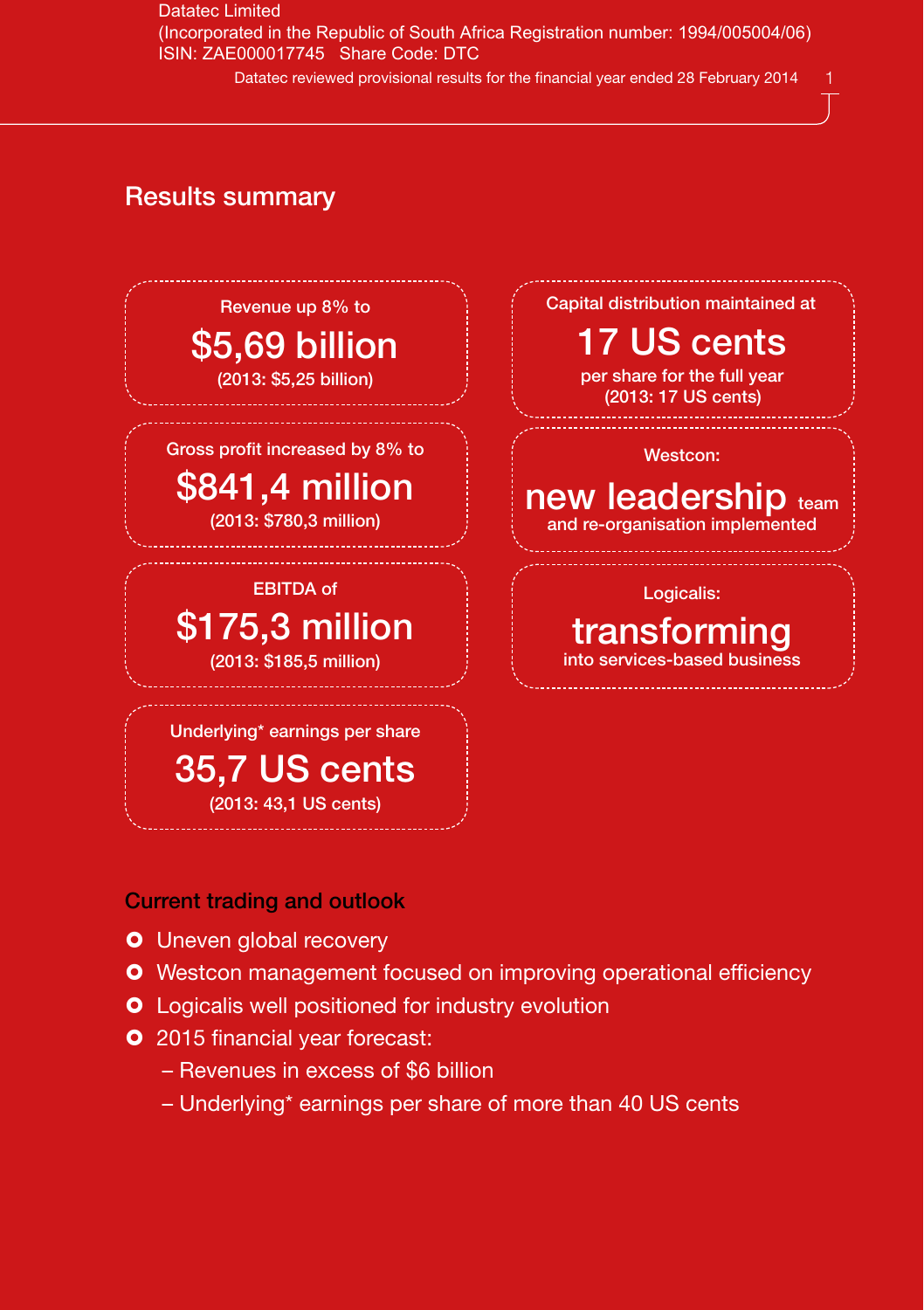# **Commentary**

"We continued to grow revenue and our gross margins have been stable. Logicalis had a notably strong year, reporting operating profits up 23%, whilst Westcon underperformed as a result of several factors.

"We remain confident in the sustainability of our long-term growth strategy and have maintained our capital distribution at the same level as the previous year. The secular trends in our industry remain favourable.

"Logicalis is expected to continue its growth trajectory. Westcon is now on a much stronger footing following the management changes and we are encouraged by its trading in the new financial year."

*Jens Montanana, Chief Executive of Datatec*

### Profile and Group structure

Datatec is a global ICT solutions and services group with more than 7 500 employees worldwide and with operations in over 50 countries.

The Group's main lines of business comprise:

- **O** Technology Westcon: distribution of networking, security and unified communications products
- **O** Integration Logicalis: ICT infrastructure solutions and services
- Consulting Analysys Mason, Intact and The Via Group: strategic and technical consulting

### **Overview**

Datatec continues to pursue its long-term strategy to deliver sustainable, above average returns to shareholders by focusing on a combination of organic growth in the faster-growing sectors of the ICT market, geographic expansion and complementary acquisitions. The secular trends in our industry remain favourable.

Despite the challenging trading environment, Datatec has maintained its strong market position with no particular dependency on any single market. territory or technology sector and has continued to improve its customer mix.

The Group maintained top line growth despite the trading background and operational difficulties faced by its largest division, Westcon, with

revenues increasing by 8% to \$5,69 billion (2013: \$5,25 billion).

Overall Group gross margins were 14,8% (2013: 14,9%). EBITDA was \$175,3 million (2013: \$185,5 million) while underlying\* earnings per share are 35,7 US cents (2013: 43,1 US cents).

The resilience of the business and cash generating ability has enabled the Group to maintain its full year capital distribution (effective dividend) of 17 US cents.

Westcon's performance was impacted adversely by the ERP system roll out in North America which had a big effect on transaction volumes and by one-off asset write-offs.

On 15 January 2014 the Group's Interim Management Statement announced that a provision of up to \$20,0 million might be required against the recoverability of certain assets in Westcon North America. The majority of these legacy vendor claims were subsequently collected and a \$6,2 million write-off of the remaining balance is reflected in these accounts. Management is in the process of completing an internal review in this subsidiary. No further impact on the Group's accounts has come to light to date and this review will be completed prior to the release of audited financial statements for the financial year ended 28 February 2014.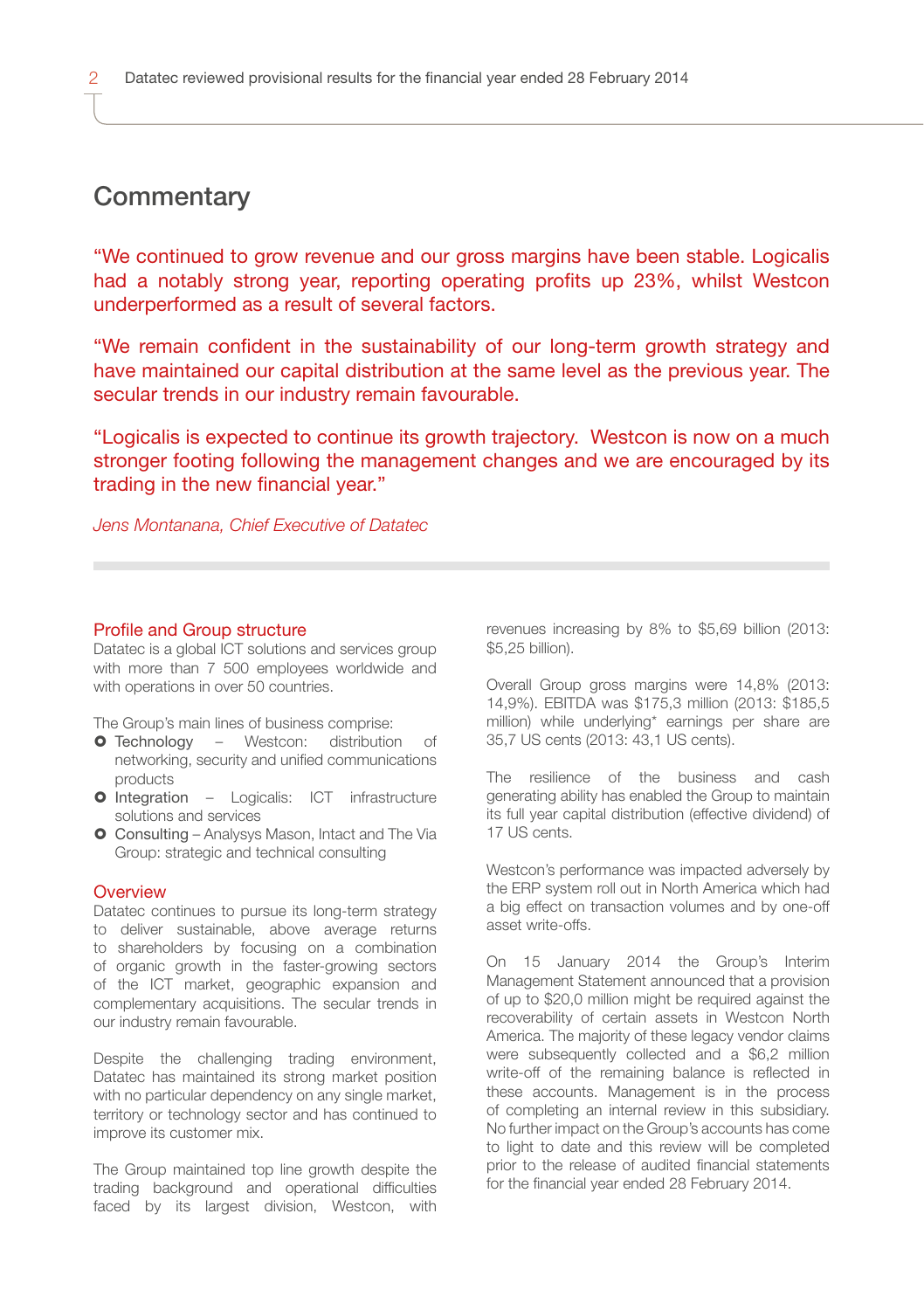Logicalis performed very well, in line with management's expectations, and benefited from the acquisition of the European operations of 2e2 in March 2013.

Latin America continues to be the Group's strongest growing region but the weakness of emerging market currencies in the year impacted performance in US dollar terms. Moderate economic recovery in Europe is reflected in the increased revenue and gross profit contributed by that region. The operational difficulties of Westcon in North America have reduced the proportion of the Group's business in that market.

The rest of the world outside North America and Europe has continued to make a larger contribution to the Group's overall financial performance and now generates 39% (2013: 36%) of Datatec's revenues and 44% (2013: 43%) of gross profits.

In addition to supporting Logicalis' continued strong growth, the Group's near-term focus is on restoring Westcon to operational efficiency and a profit growth trajectory. The mid-term priority remains focused on building scale and critical mass in the developing markets that the Group has moved into successfully in the past few years.

During FY14 the Group completed a number of transactions:

- 4 March 2013 Logicalis acquired four European operations of 2e2 for \$31 million.
- **0** 31 May 2013 Westcon completed the acquisition of Comztek Holdings (Pty) Ltd for \$9 million.
- 31 August 2013 Westcon sold its 54% holding in Inflow Technologies.
- 14 October 2013 Logicalis acquired iConsult in Jersey.

Datatec believes that the prevailing economic climate continues to provide attractive opportunities to enhance margins, to facilitate consolidation in proven markets and to extend the Group's geographical reach by continuing to make selective acquisitions.

### Financial results

Group revenues increased by 8% to \$5,69 billion (2013: \$5,25 billion) with the rest of the world outside North America and Europe continuing to make a larger percentage contribution – see below.

72% of Group revenue came from Westcon; 27% from Logicalis and 1% from Consulting Services.



Gross margins were 14,8% (2013: 14,9%) and gross profit increased by 8% to \$841,4 million (2013: \$780,3 million).



2013

- 24% Latin America
- 29% Europe
- **12% Asia Pacific**
- 7% Africa and
- - Middle East (AME)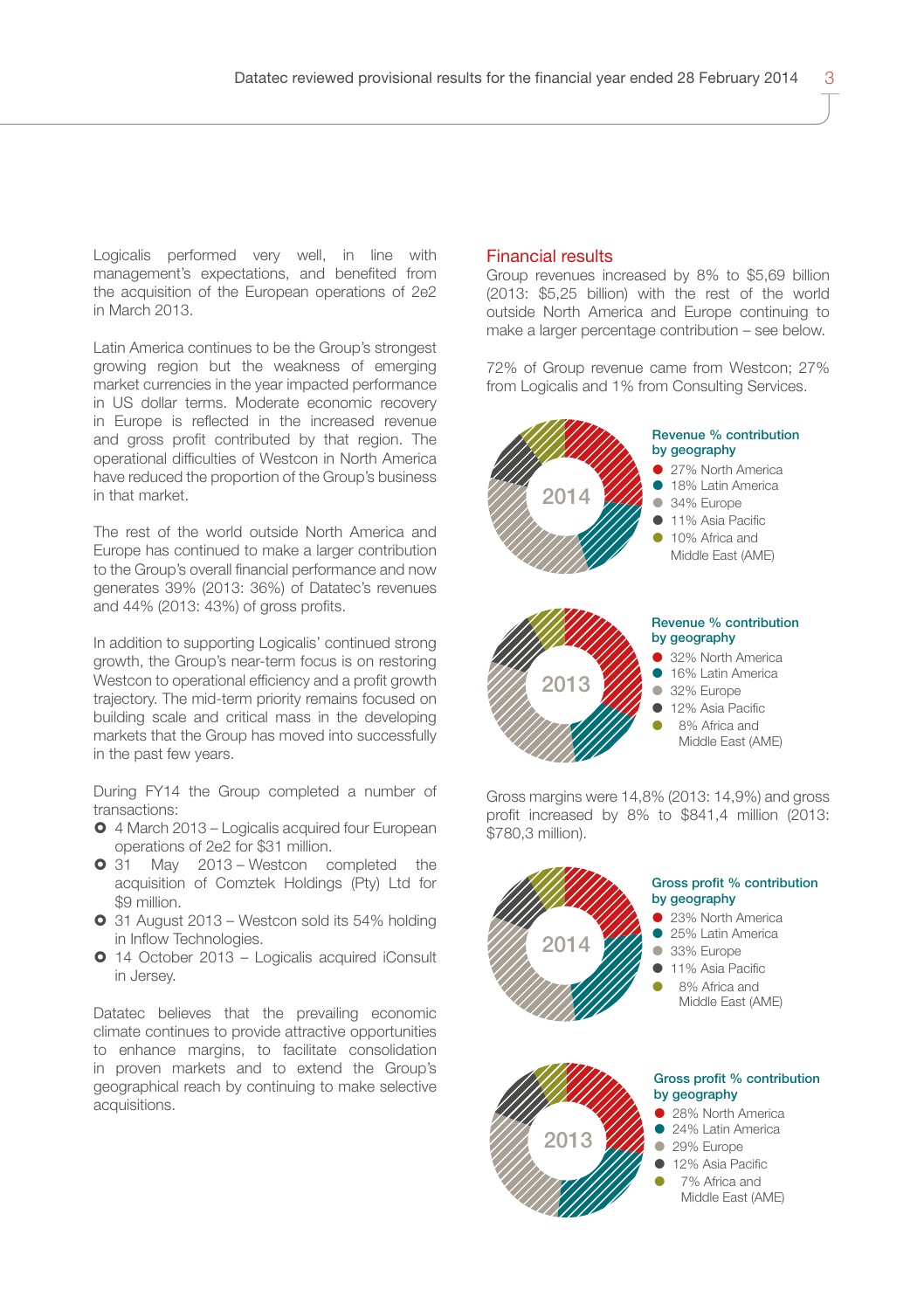## **Commentary continued**

Operating costs grew at 12% to \$666,1 million (2013: \$594,8 million).

EBITDA was \$175,3 million (2013: \$185,5 million), including net unrealised foreign exchange losses of \$3,4 million (2013: \$1,6 million). Depreciation was \$32,7 million (2013: \$28,6 million). Amortisation of intangible fixed assets arising from acquisitions and software was \$15,1 million (2013: \$15,5 million).

The fair value of companies acquired during the year was \$42,6 million. As a result, goodwill and intangible assets increased by \$12,9 million and \$10,9 million respectively. The revenue and EBITDA included from these acquisitions in 2014 was \$224,0 million and \$8,6 million respectively. Had the acquisition dates been 1 March 2013, revenue attributable to these acquisitions would have been approximately \$256,5 million. It is not practical to establish the EBITDA that would have been contributed by the acquisitions in 2014 if they had been included for the entire year.

Operating profit was \$122,1 million (2013: \$141,4 million). The net interest charge decreased slightly to \$21,6 million (2013: \$21,9 million). Profit before tax was \$101,8 million (2013: \$127,2 million).

The Group's reported effective tax rate increased to 36,8% from 33,1%. The normalised effective tax rate was 37,1% (2013: 34,9%). The Group's effective tax rate is higher than the South African statutory rate of 28%, primarily due to profits arising in jurisdictions with higher statutory tax rates.

Headline earnings per share were 31,6 US cents (2013: 40,8 US cents). Underlying earnings per share were 35,7 US cents (2013: 43,1 US cents).

The Group ended the financial year with net debt of \$86,7 million (2013: net cash \$47,6 million), taking into account long-term debt of \$17,4 million and short-term debt of \$27,6 million, included in payables and provisions. The year-on-year movement is driven by Westcon's return to organic growth and the timing of certain deals. The Group continues to enjoy comfortable headroom in its working capital facilities.

The Group issued 4,7 million new shares during the year, with 1,5 million shares issued as part of acquisition activities, 2,5 million shares were issued as part of an institutional placement, 0,1 million shares were issued to satisfy exercised share options and 0,6 million shares were issued in settlement of exercises of awards under Datatec's long-term incentive share-based payment schemes.

The Group paid \$31,6 million to shareholders during the year: a final capital distribution in respect of FY13 of \$16,2 million in July 2013 and an interim capital distribution in respect of FY14 of \$15,4 million in November 2013. A final distribution for the 2014 financial year has been declared as set out below.

Losses of \$48,3 million (2013: \$45,9 million) arising on translation to presentation currency are included in comprehensive income of \$24,9 million (2013: \$50,4 million).

### Divisional reviews

#### **Westcon**

Westcon accounted for 72% of the Group's revenues (2013: 73%) and 50% of its EBITDA (2013: 59%).



#### Westcon revenue % geographic split

- 29% North America 11% Latin America
- 35% Europe
- 12% Asia Pacific
- 13% Africa and Middle Fast (AMF)



#### Westcon revenue % geographic split

- 33% North America
- 10% Latin America
- 34% Europe
- $\bullet$  13% Asia Pacific
- **10% Africa and** Middle East (AME)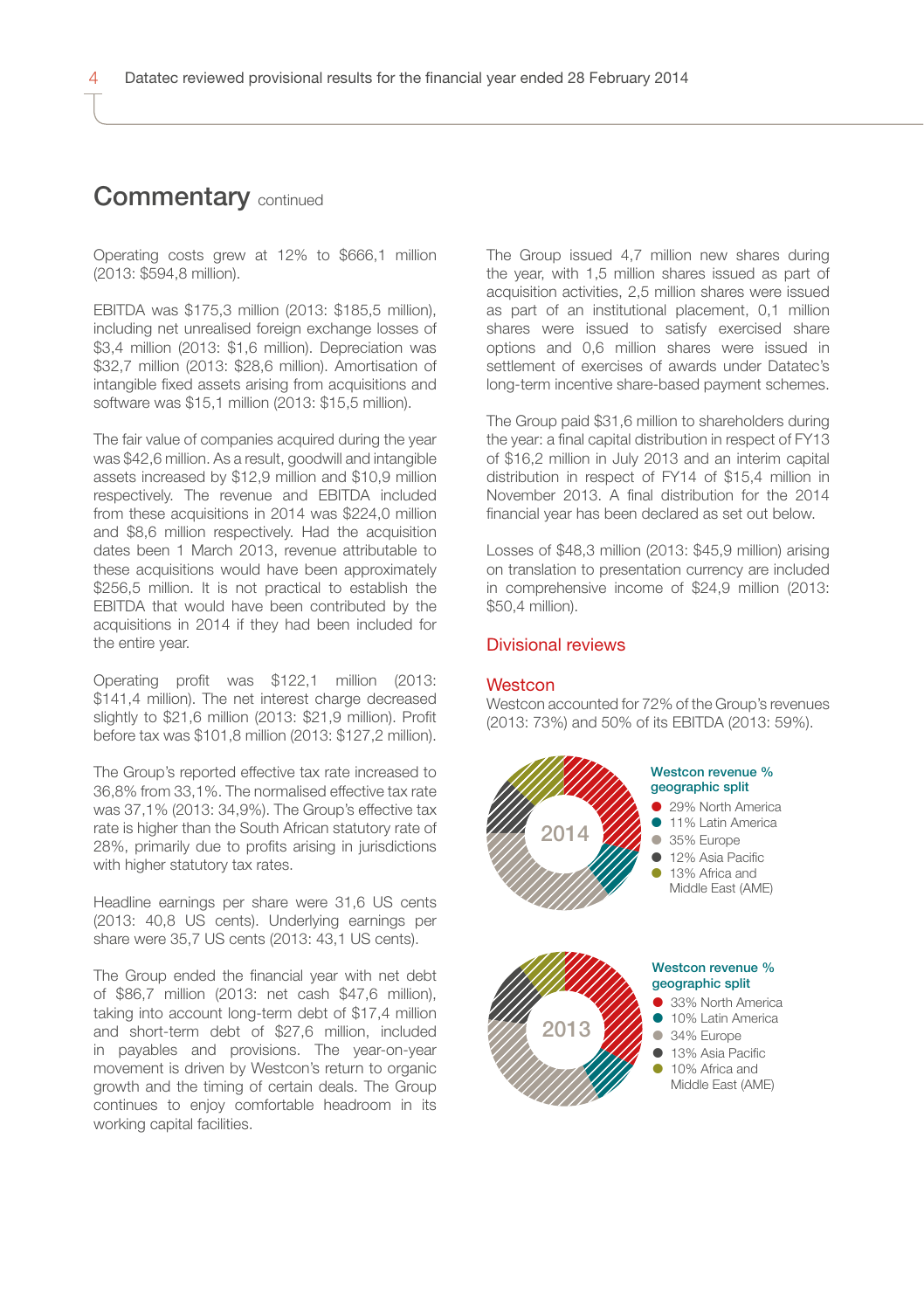

Westcon is a value added distributor of categoryleading unified communications, network infrastructure, data centre and security solutions with a global network of specialty resellers. Westcon's portfolio of market-leading vendors includes: Cisco, Avaya, Brocade, Polycom, Check Point, Blue Coat and Palo Alto.

Revenues increased 6% to \$4,1 billion (2013: \$3,8 billion) including an \$89,3 million contribution from acquisitions.

35% of Westcon's revenue was generated in Europe (2013: 34%), 29% in North America (2013: 33%), 12% in Asia Pacific (2013: 13%), 13% in AME (2013: 10%) and 11% in Latin America (2013: 10%). Cisco products make up 46% of Westcon's revenue (2013: 49%), 11% for convergence (Avaya/Nortel) (2013: 12%), 24% for security (2013: 24%) and 19% for other vendors (2013: 15%).

Gross margins were 11,2% (2013: 11,6%) due to a combination of increased competitive pressures across all territories and a reduction in early payment discounts for Cisco products in Europe. The gross margin was also impacted by the \$6,2 million provision relating to legacy vendor claims noted above.

Gross profit increased 2% to \$453,4 million (2013: \$442,8 million). Operating expenses increased 11% to \$362,1 million (2013: \$325,5 million) including expenses of \$6,1 million associated with ongoing ERP implementation.

Westcon's EBITDA was \$91,3 million (2013: \$117,3 million) while EBITDA margins were 2,3% (2013: 3,1%), with decreased margins across all territories. Operating profit was \$62,0 million (2013: \$98,2 million) after a non-recurring \$5,5 million write-off of the abortive development costs for an e-commerce platform.

Westcon's net working capital days increased from 27 days in 2013 to 37 days in 2014 due to a combination of higher DIO and lower DPO. Net debt increased by \$171 million, resulting in a net debt position of \$195 million at year end as increased working capital requirements drove increased use of working capital facilities.

Effective 31 May 2013, Westcon completed the acquisition of Comztek Holdings (Pty) Ltd, a leading systems distributor with coverage in 26 African countries. The integration of Comztek into the Westcon South Africa business, which Datatec owns jointly with its BEE partner, Mineworkers Investment Company, is now in progress.

On 31 August 2013, Westcon sold its 54% holding in Inflow Technologies following Datatec's decision to exit the distribution market in India in May 2013.

Westcon appointed a new CEO in December 2013 and a new CFO in March 2014.

Westcon's transitioning of its global ERP system to a new platform had commenced with North America in the previous financial year. The roll-out was temporarily suspended during the financial year ended 28 February 2014 while operational problems were addressed and rectified. In the current financial year the roll-out of the new ERP system has recommenced in the Asia Pacific region.

Westcon has established a services division and to accelerate the development of this operation the Intact Group will be transferred into Westcon from the Consulting Services division in June 2014.

Westcon management is focused on improving operational efficiency and a return to profit growth.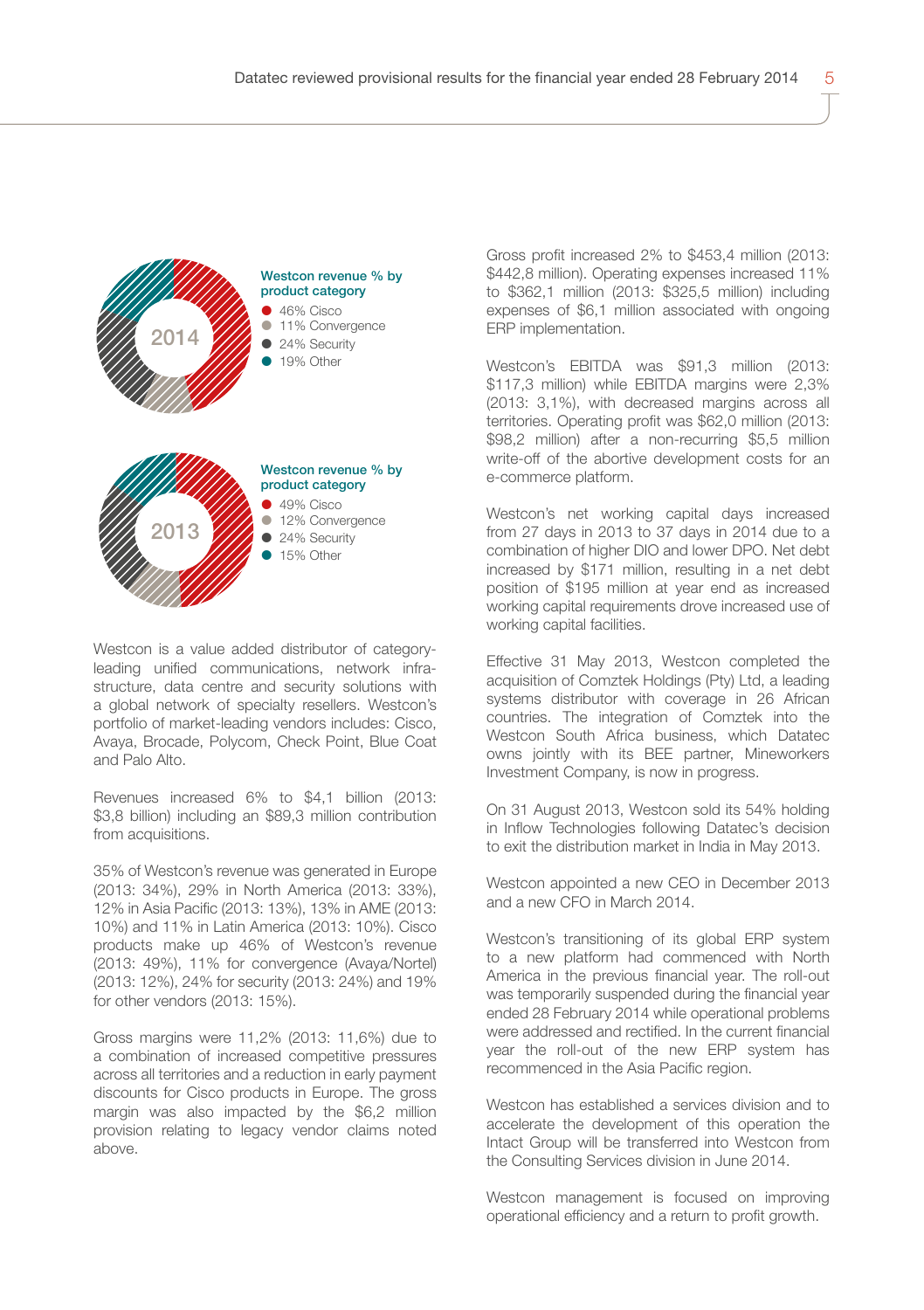### **Commentary continued**

#### Logicalis

Logicalis accounted for 27% of the Group's revenues (2013: 26%) and 49% of its EBITDA (2013: 40%).



Logicalis is an international IT solutions and managed services provider with a breadth of knowledge and expertise in IT infrastructure and networking solutions, communications and collaboration, data centre and cloud services, and managed services.

Revenue increased by 15% to \$1,55 billion (2013: \$1,35 billion), including \$134,3 million of revenue from the acquisitions made during the year. Organic revenue increased by 5%.

Revenues were sequentially 2% higher in the second half of the financial year on higher professional services and product revenues. Gross margin improved in the second half of the financial year and profits were also higher than in the first half. All regions, with the exception of North America, had solid year-on-year revenue growth. North America was adversely impacted by the decline in product revenues experienced by IBM, a major vendor partner. The Latin America region continued to have strong growth although the reported results are reduced by the strengthening of the US dollar against the Brazilian Real in particular. In Argentina there

were also government imposed import restrictions during the second half that had an adverse impact on the performance of the Latin America region.

Revenues from total services were up 31%, with both professional services and annuity service revenues significantly up, and reflected the long-term strategic focus on growing services. Revenues from product sales were up 9%, with a strong increase in Cisco product revenues partially offset by declines in the IBM and HP vendor categories.

Gross margin was also up at 23,3% (2013: 23,0%). Overall service margins were higher but product margins were down slightly due to lower rebates (on lower IBM and HP product revenues). The gross profit was up 16% to \$360,9 million (2013: \$310,3 million) and operating expenses increased by 17%. EBITDA increased 15% to \$90,3 million (2013: \$78,6 million), resulting in an EBITDA margin of 5,8% (2013: 5,8%).

Operating profit was up 23% to \$67,5 million (2013: \$54.7 million) after charges for depreciation and amortisation of intangible assets.

Logicalis continues to have a contingent liability in respect of a possible tax liability at its Promon-Logicalis subsidiary in Brazil.

On 4 March 2013 Logicalis acquired four European operations of 2e2, namely the Spanish and Irish systems integration businesses, the Channel Islands business (Jersey and Guernsey) and an operation in the Netherlands which is a leading IT Service Management consulting organisation.

On 14 October 2013 Logicalis acquired iConsult (Jersey) Limited, a provider of desktop and mail-hosted solutions to the small and medium businesses (SMB) market.

Trading conditions are stable although the outlook for the Latin America region has weakened over the last few months. In Argentina the governmentimposed import restrictions are continuing to disrupt normal business activities.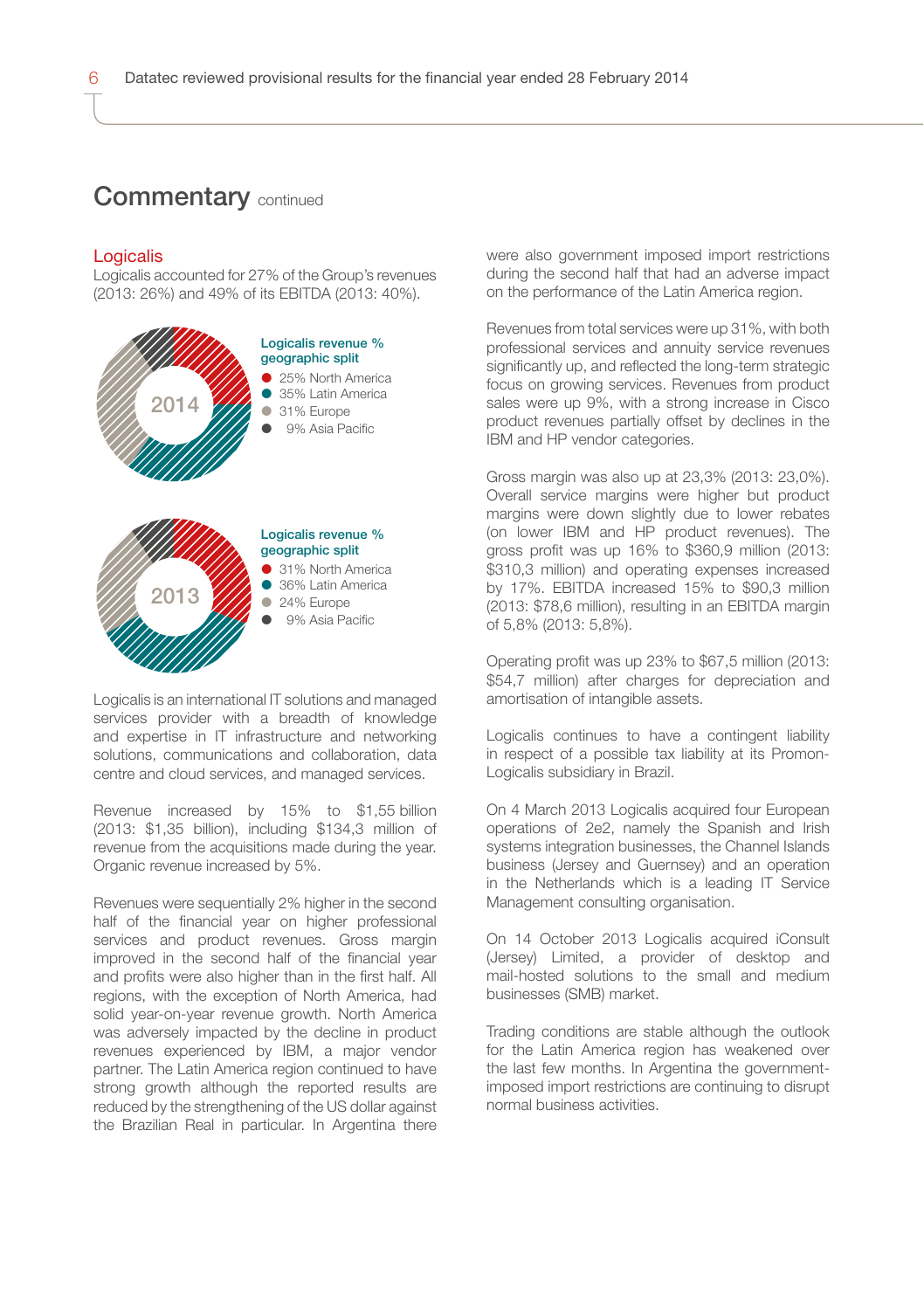Logicalis expects to continue investing in cloud and data centre services and is planning to deliver further growth in revenues and profits in the 2015 financial year.

### Consulting Services

The Consulting Services division accounted for 1% of Group revenues (2013: 1%) and 1% of EBITDA (2013: 1%).

The division comprises: Analysys Mason, a provider of management consulting, advisory, modelling and market intelligence services to the telecoms, IT and digital media industries; and The Via Group ('Via'), a specialist professional services organisation providing unified communications and integrated voice solutions that encompass Microsoft technology. Intact, a services and support consultancy delivering high-end professional services in networking, unified communications, and related security, wireless and data centre connectivity focusing on Cisco technologies, will be transferred to Westcon in June 2014.

Revenues were \$72,6 million (2013: \$74,0 million). A strong performance from Analysys Mason's Consulting and Research units was offset by a contraction of revenues at Intact and Via. Despite the lower revenues, the continued improved utilisation of consultants and internal restructuring at Intact helped to improve gross margins from 36,8% to 37,3%. EBITDA was \$2,1 million (2013: \$3,2 million).

#### **Corporate**

Corporate encompasses the net operating costs of the Datatec head office entities of \$13,2 million (2013: \$14,3 million) and unrealised and realised foreign exchange gains of \$2,6 million and \$2,1 million respectively (2013: \$0,5 million and \$0,2 million respectively).

### Accounting for acquisitions

The following table sets out the assessment of the fair value of assets acquired across all acquisitions made by the Group, 2e2 is the largest component of this.

### Acquisitions made in FY14

| <b>Assets acquired</b>            | \$'000   |
|-----------------------------------|----------|
| Non-current assets                | 7 299    |
| Current assets                    | 89848    |
| Non-current liabilities           | (12855)  |
| Current liabilities               | (64790)  |
| Net asset value acquired          | 19502    |
| Intangible assets                 | 10925    |
| Goodwill                          | 12882    |
| Non-controlling interest          | (676)    |
| <b>Fair value of acquisitions</b> | 42 633   |
| Purchase consideration            |          |
| Issue of Datatec shares           | 3925     |
| Cash                              | 38708    |
| <b>Total consideration</b>        | 42 633   |
| Cash outflows for<br>acquisitions |          |
| Cash and cash equivalents         |          |
| acquired                          | 22 1 64  |
| Cash consideration paid           | (38 708) |
| Net cash outflow for              |          |
| acquisitions                      | (16 544) |

#### Current trading and outlook

Economic conditions remain very mixed across Datatec's markets. While improvement has been evident in Europe there are adverse indications in Australia and North America is variable. Customers remain cautious about investment and are increasingly seeking service based models of IT resource delivery.

The Group aims to operate in the sectors which are growing as a result of this trend, such as infrastructure as a service, data centre and networking managed services, the integration of unified communications systems and security solutions.

Based on current trading conditions and prevailing exchange rates, the Board expects revenues for the 2015 financial year to be above \$6,0 billion. The Board expects underlying\* earnings per share to be more than 40 US cents.

The financial information on which this forecast is based has not been reviewed and reported on by Datatec's external auditors.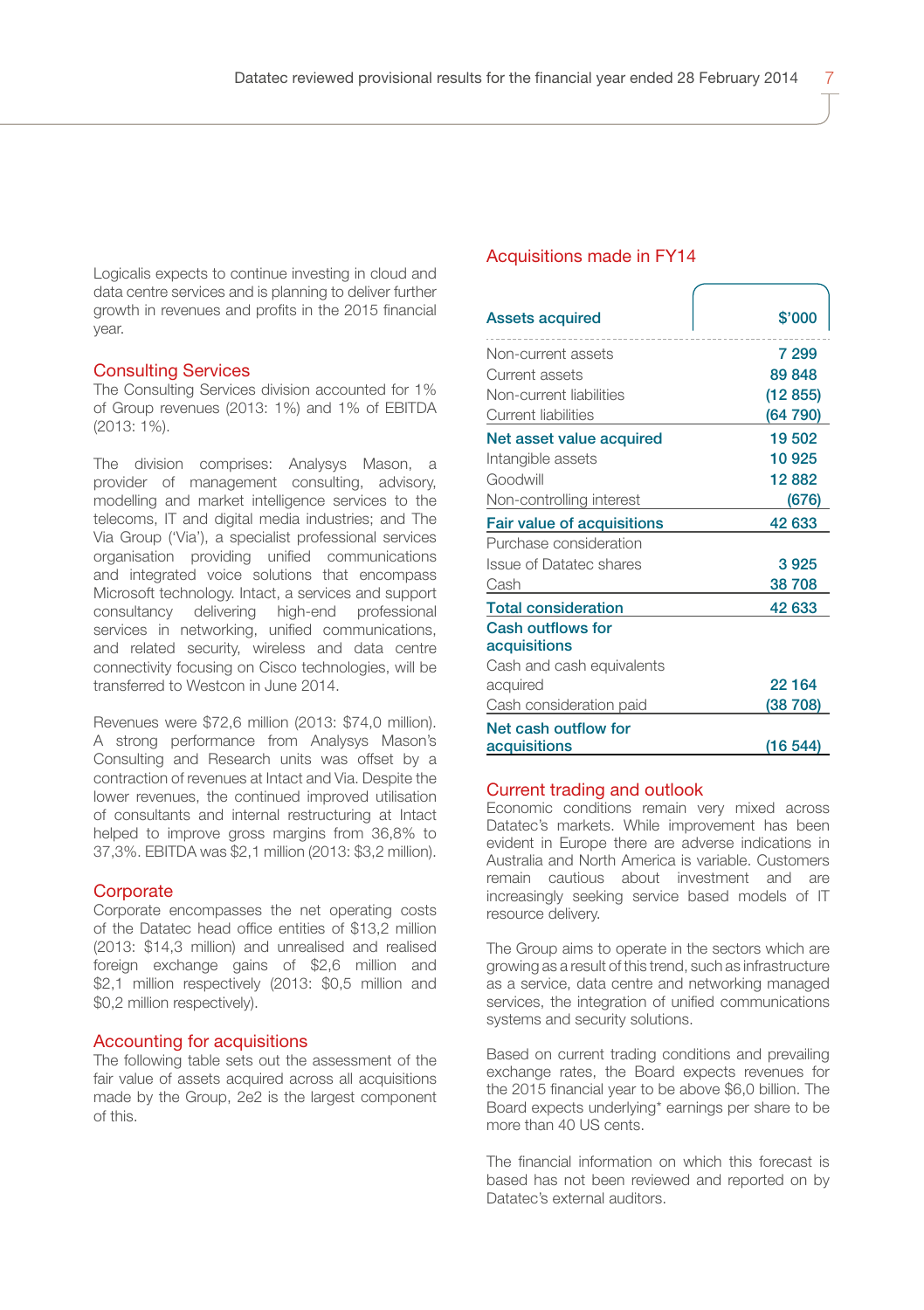### **Commentary continued**

### Cash distribution by way of capital reduction

The Board has elected to maintain its final capital distribution for the year due to its strong financial position and prospects.

The Group paid an interim capital distribution in respect of FY14 to shareholders of 80 RSA cents (approximately 8 US cents, 2013: 8 US cents) per share on 2 December 2013. The Group has declared and will distribute to shareholders a final capital reduction in lieu of a dividend out of Contributed Tax Capital of 93 RSA cents (approximately 9 US cents, 2013: 9 US cents) per share, making a total capital distribution to shareholders for the financial year ended 28 February 2014 of 173 RSA cents (approximately 17 US cents, 2013 17 US cents) per share.

The salient dates will be as follows:

| Last day to trade             | Friday, 11 July 2014 |
|-------------------------------|----------------------|
| Shares to commence            |                      |
| trading "ex" the distribution | Monday, 14 July 2014 |
| Record date                   | Friday, 18 July 2014 |
| Payment date                  | Monday, 21 July 2014 |

The final capital distribution will be paid to shareholders on the Jersey branch register in GBP translated at the closing exchange rate on Wednesday, 16 July 2014.

Share certificates may not be dematerialised or rematerialised between Monday, 14 July 2014 and Friday, 18 July 2014, both days inclusive.

#### **Directorate**

As announced on 15 January 2014, Rob Evans will become Group Operations Director with effect from 1 June 2014 and Jurgens Myburgh, who was appointed as a Director of the Board of Datatec on 1 May 2014, will become Chief Financial Officer.

### Reporting

The condensed consolidated financial statements are prepared in accordance with the requirements of the JSE Limited Listings Requirements for provisional reports and the requirements of the Companies Act of South Africa. The Listings Requirements require provisional reports to be prepared in accordance with the framework concepts and the measurement and recognition requirements of International Financial Reporting Standards (IFRS) and the SAICA Financial

Reporting Guides as issued by the Accounting Practices Committee and Financial Pronouncements as issued by Financial Reporting Standards Council and to also, as a minimum, contain the information required by IAS 34 Interim Financial Reporting. The accounting policies applied in the preparation of the condensed consolidated financial statements are consistent with those applied in the prior year, other than for the adoption of IFRS 7 (Revised) Financial Instruments: Disclosures, IFRS 10 Consolidated Financial Statements, IFRS 11 Joint Arrangements, IFRS 12 Disclosure of Interests in Other Entities, IFRS 13 Fair Value Measurement, IAS 19 (Revised) Employee Benefits, IAS 27 (Revised) Separate Financial Statements, IAS 28 (Revised) Investments in Associates and Joint Ventures and various other improvements. The adoption of these accounting standards did not have a material impact on the Group results.

There were no material subsequent events.

The preparation of the condensed consolidated financial statements for the financial year ended 28 February 2014 was supervised by the Chief Financial Officer, Rob Evans.

These condensed consolidated financial statements for the year ended 28 February 2014 have been reviewed by Deloitte & Touche, who expressed an unmodified review conclusion.

On behalf of the Board:

| SJ Davidson<br>JP Montanana | <b>RP</b> Evans                                             |  |
|-----------------------------|-------------------------------------------------------------|--|
| Chairman<br>Officer         | <b>Chief Financial</b><br><b>Chief Executive</b><br>Officer |  |

14 May 2014

*\* Excluding goodwill and intangibles impairment, amortisation of acquired intangible assets, acquisitionrelated adjustments, profit or loss on sale of assets and businesses, fair value movements on acquisition-related financial instruments and unrealised foreign exchange movements.*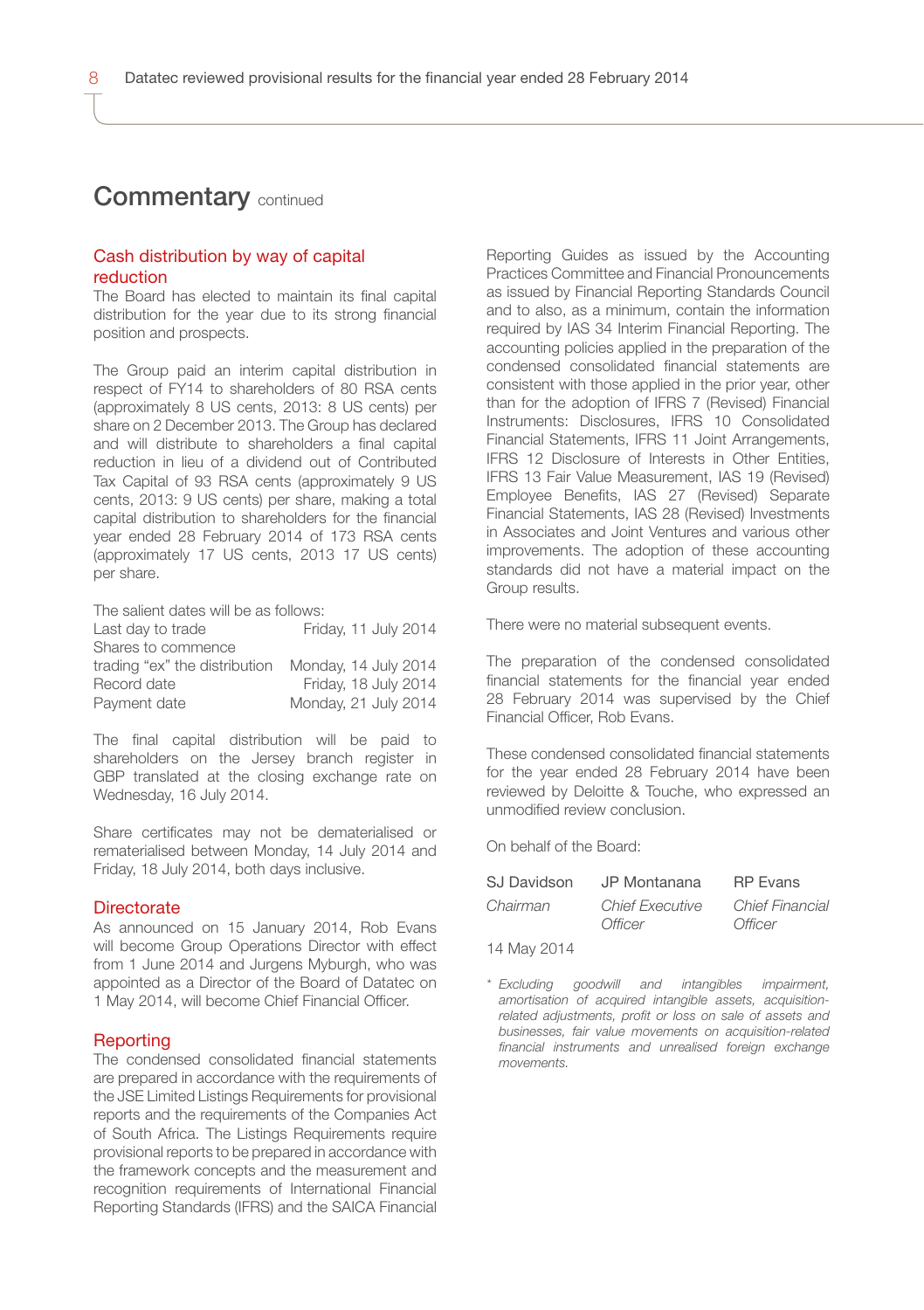| טוו סטוען<br>SJ Davidson <sup>o</sup> (Chairman), JP Montanana (CEO), RP Evans (CFO), O Ighodaro <sup>o</sup> ‡, JF McCartney <sup>o</sup> †, LW Nkuhlu <sup>o</sup> ,<br>CS Seabrooke <sup>°</sup> , NJ Temple <sup>°•</sup><br>°Non-executive .British †American ‡Nigerian |                      |
|------------------------------------------------------------------------------------------------------------------------------------------------------------------------------------------------------------------------------------------------------------------------------|----------------------|
| <b>Enquiries</b><br>Datatec Limited (www.datatec-group.com)                                                                                                                                                                                                                  |                      |
| Jens Montanana, Chief Executive Officer                                                                                                                                                                                                                                      | +44 (0) 1753 797 118 |
| Rob Evans, Chief Financial Officer                                                                                                                                                                                                                                           | +44 (0) 20 7395 9012 |
| Wilna de Villiers, Group Marketing Manager                                                                                                                                                                                                                                   | +27 (0) 11 233 1013  |
| Jefferies International Limited - Nominated Adviser and Broker<br>Nick Adams/Alex Collins                                                                                                                                                                                    | +44 (0) 20 7029 8000 |
| finnCap - Broker                                                                                                                                                                                                                                                             |                      |
| Tom Jenkins/Henrik Persson                                                                                                                                                                                                                                                   | +44 (0) 20 7220 0500 |
|                                                                                                                                                                                                                                                                              |                      |
| <b>Instinctif Partners</b>                                                                                                                                                                                                                                                   |                      |
| Adrian Duffield (UK)                                                                                                                                                                                                                                                         | +44 (0) 20 7457 2020 |
| Frederic Cornet (SA)                                                                                                                                                                                                                                                         | +27 (0) 11 447 3030  |

### DATATEC LIMITED

Directors

Datatec Limited ("Datatec" or the "Group", JSE and LSE: DTC), the international Information and Communications Technology (ICT) group, is today publishing its reviewed provisional results for the financial year ended 28 February 2014.

# www.datatec-group.com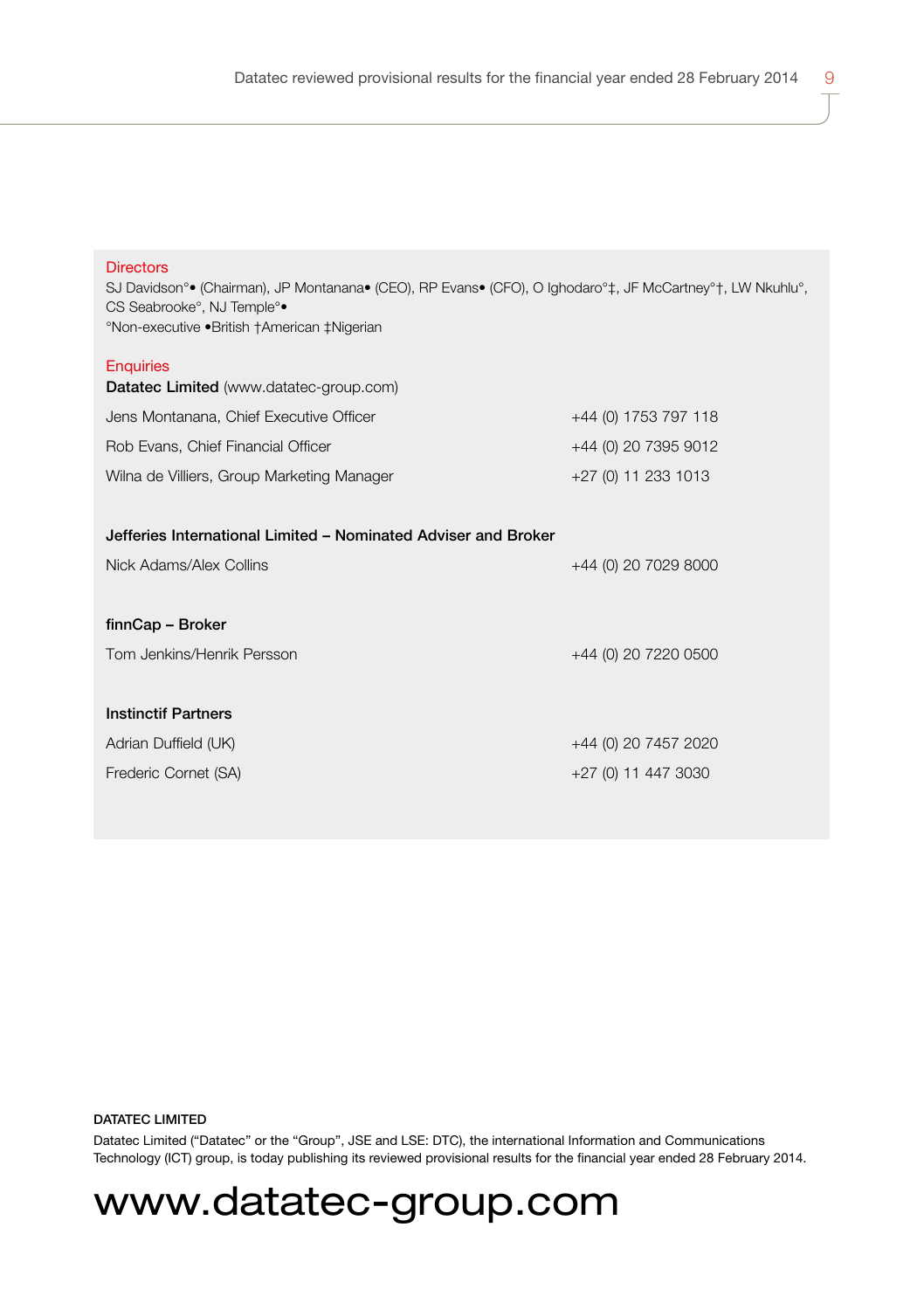# Independent auditors' review report on condensed consolidated financial statements

#### TO THE SHAREHOLDERS OF DATATEC LIMITED

We have reviewed the condensed consolidated financial statements of Datatec Limited, contained in the accompanying provisional report, which comprise the condensed consolidated statement of financial position as at 28 February 2014 and the condensed consolidated statements of comprehensive income, changes in equity and cash flows for the year then ended, and selected explanatory notes.

#### Directors' responsibility for the condensed consolidated financial statements

The directors are responsible for the preparation and presentation of these condensed consolidated financial statements in accordance with the requirements of the JSE Limited Listings Requirements for provisional reports, as set out in the notes to the financial statements, and the requirements of the Companies Act of South Africa, and for such internal control as the directors determine is necessary to enable the preparation of financial statements that are free from material misstatement, whether due to fraud or error.

The Listings Requirements require condensed consolidated financial statements contained in a provisional report to be prepared in accordance with the framework concepts and the measurement and recognition requirements of International Financial Reporting Standards ("IFRS"), the SAICA Financial Reporting Guides as issued by the Accounting Practices Committee and the Financial Pronouncements as issued by the Financial Reporting Standards Council and to also, as a minimum, contain the information required by International Accounting Standard ("IAS") 34, Interim Financial Reporting.

#### Auditor's responsibility

Our responsibility is to express a conclusion on these financial statements. We conducted our review in accordance with International Standard on Review Engagements ("ISRE" ) 2410, which applies to a review of historical information performed by the independent auditor of the entity. ISRE 2410 requires us to conclude whether anything has come to our attention that causes us to believe that the financial statements are not prepared in all material respects in accordance with the applicable financial reporting framework. This standard also requires us to comply with relevant ethical requirements.

A review of financial statements in accordance with ISRE 2410 is a limited assurance engagement. We perform procedures, primarily consisting of making inquiries of management and others within the entity, as appropriate, and applying analytical procedures, and evaluate the evidence obtained.

The procedures performed in a review are substantially less than those performed in an audit conducted in accordance with International Standards on Auditing. Accordingly, we do not express an audit opinion on these financial statements.

#### Conclusion

Based on our review, nothing has come to our attention that causes us to believe that the condensed consolidated financial statements of Datatec Limited for the year ended 28 February 2014 are not prepared, in all material respects, in accordance with the requirements of the JSE Limited Listings Requirements for provisional reports, as set out in the notes to the financial statements, and the requirements of the Companies Act of South Africa.

lebotte = Couche

Deloitte & Touche Registered Auditors

Per: MH Holme Partner 14 May 2014 Buildings 1 and 2 Deloitte Place The Woodlands Woodlands Drive Woodmead Sandton South Africa

National Executive: LL Bam Chief Executive AE Swiegers Chief Operating Officer GM Pinnock Audit DL Kennedy Risk Advisory NB Kader Tax TP Pillay Consulting K Black Clients & Industries JK Mazzocco Talent & Transformation CR Beukman Finance M Jordan Strategy S Gwala Managed Services TJ Brown Chairman of the Board MJ Comber Deputy Chairman of the Board

A full list of partners and directors is available on request.

B-BBEE rating: Level 2 contributor in terms of the Chartered Accountancy Profession Sector Code

Member of Deloitte Touche Tohmatsu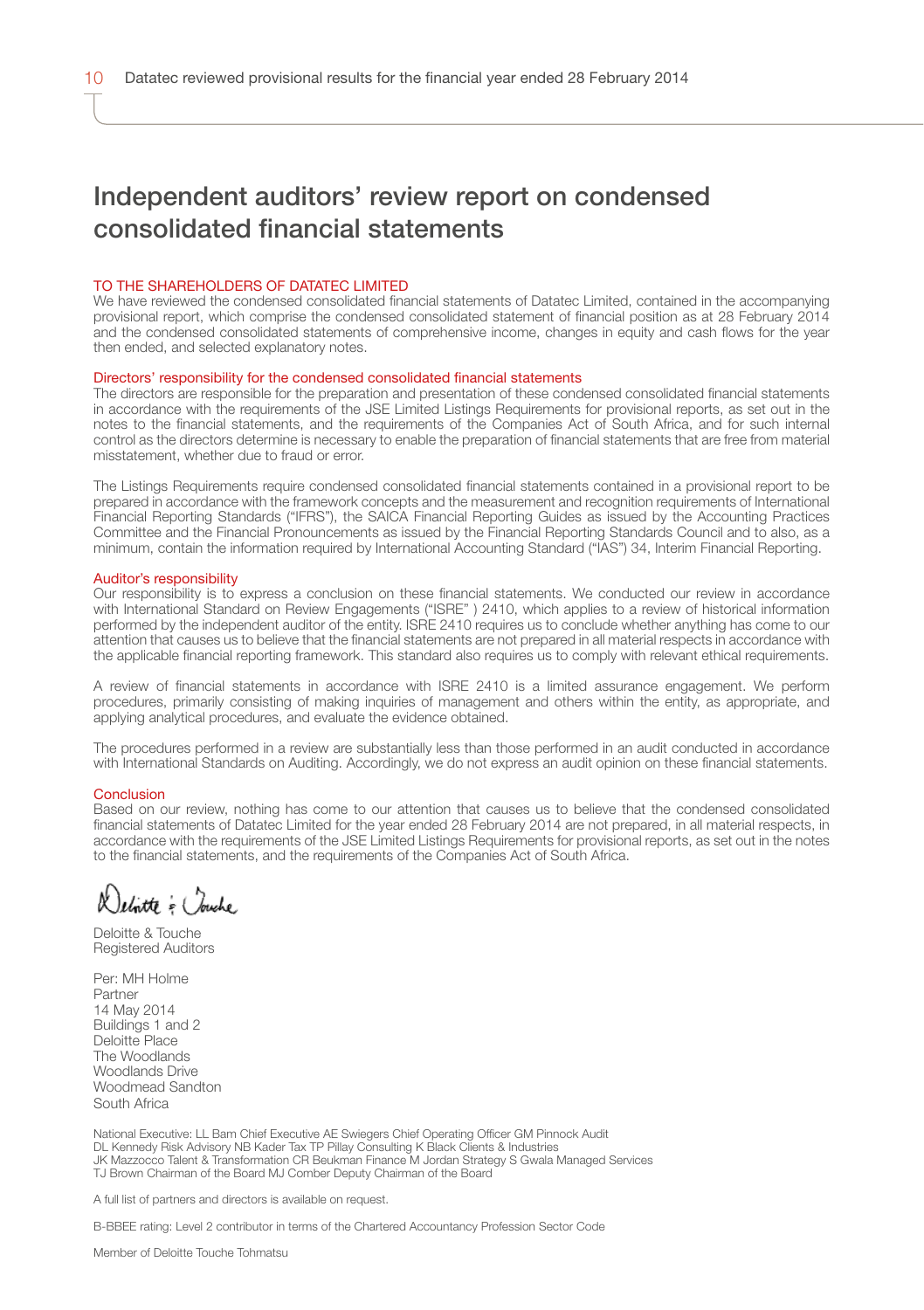# Condensed consolidated statement of comprehensive income

| for the year ended 28 February 2014                                                                                                                           | <b>Year ended</b><br>February 2014<br><b>US\$'000</b> | Year ended<br>February 2013<br>US\$'000 |
|---------------------------------------------------------------------------------------------------------------------------------------------------------------|-------------------------------------------------------|-----------------------------------------|
| Revenue                                                                                                                                                       | 5 688 054                                             | 5 246 667                               |
| Existing operations                                                                                                                                           | 5 464 474                                             | 5 063 855                               |
| Acquisitions                                                                                                                                                  | 223 580                                               | 182812                                  |
| Cost of sales                                                                                                                                                 | (4 846 618)                                           | (4 466 333)                             |
| <b>Gross profit</b>                                                                                                                                           | 841 436                                               | 780 334                                 |
| Operating costs                                                                                                                                               | (662 728)                                             | (593151)                                |
| Unrealised foreign exchange losses                                                                                                                            | (3443)                                                | (1645)                                  |
| Operating profit before finance costs, depreciation and<br>amortisation ("EBITDA")<br>Depreciation<br>Amortisation of acquired intangible assets and software | 175 265<br>(32669)<br>(15066)                         | 185 538<br>(28657)<br>(15, 508)         |
| Impairment of intangible assets                                                                                                                               | (5473)                                                |                                         |
| <b>Operating profit</b>                                                                                                                                       | 122 057                                               | 141 373                                 |
| Interest income                                                                                                                                               | 3580                                                  | 5086                                    |
| Financing costs                                                                                                                                               | (25168)                                               | (26993)                                 |
| Acquisition-related fair value adjustments                                                                                                                    | 2 4 0 0                                               | 6443                                    |
| Fair value movements on put option liabilities<br>Fair value movements on deferred purchase consideration                                                     | 2 4 2 1<br>(21)                                       | (505)<br>6948                           |
| Share of equity-accounted investment earnings                                                                                                                 | 441                                                   | 1.078                                   |
| Other income                                                                                                                                                  | 264                                                   | 260                                     |
| Loss on disposal of investments                                                                                                                               | (1778)                                                |                                         |
| <b>Profit before taxation</b>                                                                                                                                 | 101 796                                               | 127 247                                 |
| Taxation                                                                                                                                                      | (37 496)                                              | (42163)                                 |
| Profit for the year                                                                                                                                           | 64 300                                                | 85 084                                  |
| Other comprehensive income                                                                                                                                    |                                                       |                                         |
| Items that may be reclassified subsequently to profit and loss<br>Exchange differences arising on translation to presentation currency                        | (48 271)                                              | (45925)                                 |
| Other items                                                                                                                                                   | (566)                                                 |                                         |
| Translation difference on equity loans                                                                                                                        | 12700                                                 | 13 646                                  |
| Tax effect of equity loans translation                                                                                                                        | (3301)                                                | (2386)                                  |
| Total comprehensive income for the year                                                                                                                       | 24 862                                                | 50419                                   |
| Profit for the year attributable to:                                                                                                                          |                                                       |                                         |
| Owners of the parent                                                                                                                                          | 55 780                                                | 78 077                                  |
| Non-controlling interests                                                                                                                                     | 8 5 20                                                | 7 0 0 7                                 |
|                                                                                                                                                               | 64 300                                                | 85 084                                  |
| Total comprehensive income attributable to:                                                                                                                   |                                                       |                                         |
| Owners of the parent                                                                                                                                          | 22882                                                 | 48 555                                  |
| Non-controlling interests                                                                                                                                     | 1980                                                  | 1864                                    |
|                                                                                                                                                               | 24 862                                                | 50419                                   |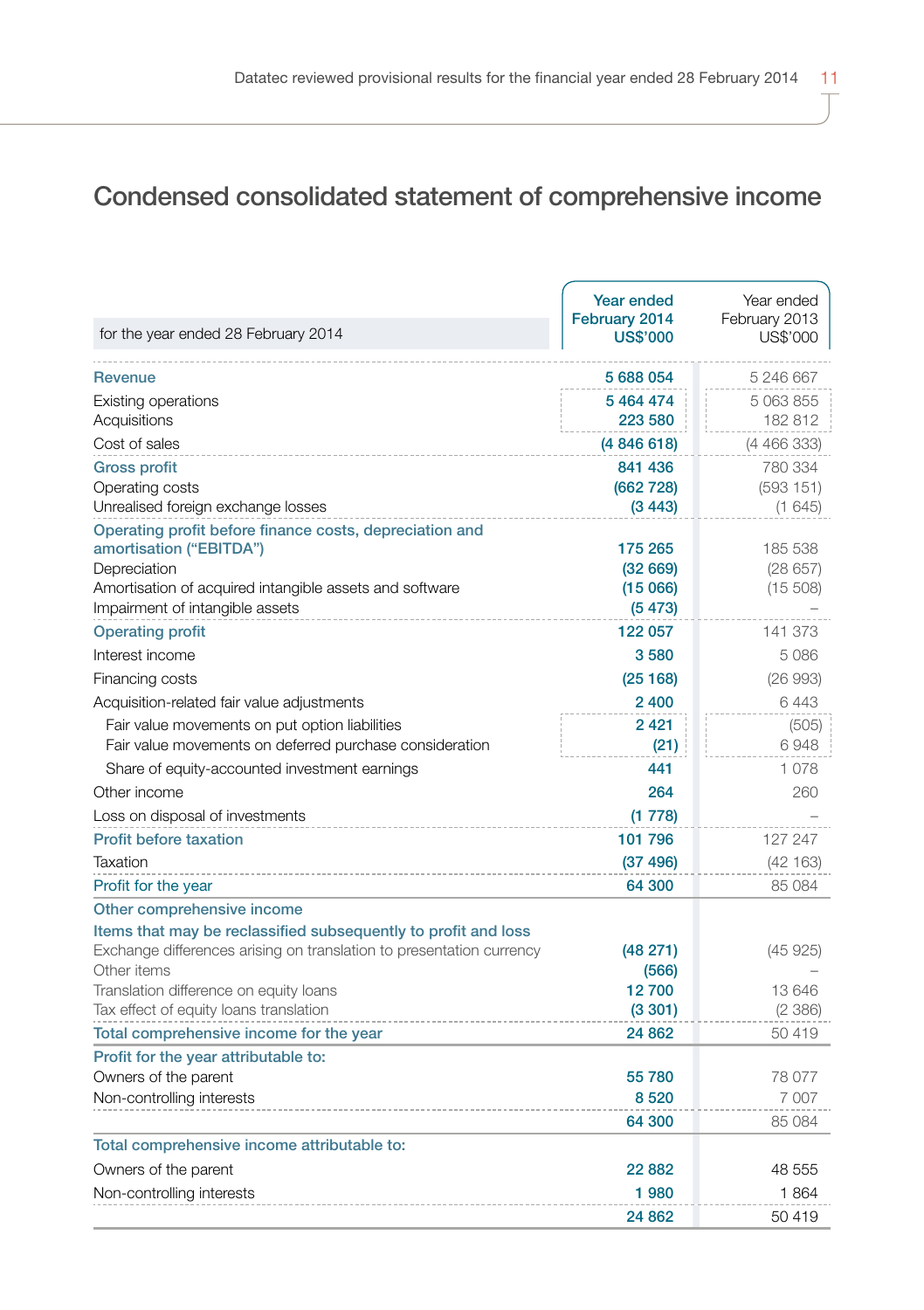|                                          | Year ended<br>February 2014 | Year ended<br>February 2013 |
|------------------------------------------|-----------------------------|-----------------------------|
| for the year ended 28 February 2014      | <b>US\$'000</b>             | US\$'000                    |
| Number of shares issued (millions)       |                             |                             |
| <b>Issued</b>                            | 197                         | 193                         |
| Weighted average                         | 197                         | 191                         |
| Diluted weighted average                 | 198                         | 193                         |
| Earnings per share ("EPS") (US cents)    |                             |                             |
| <b>Basic EPS</b>                         | 28,4                        | 40,8                        |
| <b>Diluted basic EPS</b>                 | 28,2                        | 40,4                        |
| <b>SALIENT FINANCIAL FEATURES</b>        |                             |                             |
| <b>Headline earnings</b>                 | 62 083                      | 78 071                      |
| Headline earnings per share (US cents)   |                             |                             |
| Headline                                 | 31,6                        | 40,8                        |
| Diluted headline                         | 31,3                        | 40,4                        |
| <b>Underlying earnings</b>               | 70 165                      | 82 4 24                     |
| Underlying earnings per share (US cents) |                             |                             |
| Underlying                               | 35,7                        | 43,1                        |
| Diluted underlying                       | 35.4                        | 42,6                        |
| Net asset value per share (US cents)     | 442,1                       | 448,2                       |
| <b>KEY RATIOS</b>                        |                             |                             |
| Gross margin (%)                         | 14,8                        | 14,9                        |
| EBITDA (%)                               | 3,1                         | 3,5                         |
| Effective tax rate (%)                   | 36,8                        | 33,1                        |
| Normalised effective tax rate (%)        | 37,1                        | 34,9                        |
| <b>Exchange rates</b>                    |                             |                             |
| Average Rand/US\$ exchange rate          | 10,1                        | 8,4                         |
| Closing Rand/US\$ exchange rate          | 10,7                        | 8,8                         |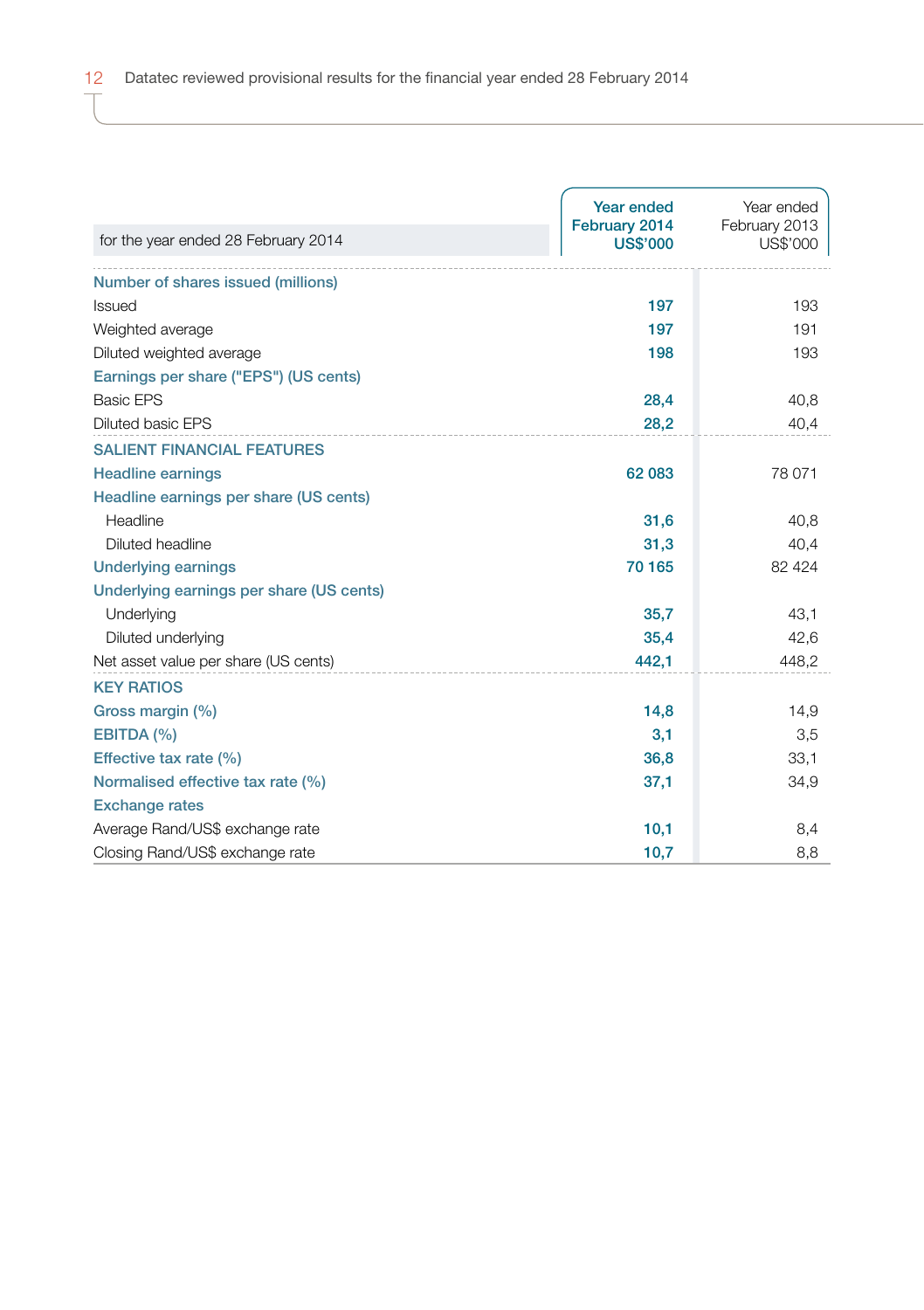# Condensed consolidated statement of financial position

| <b>ASSETS</b><br>Non-current assets<br>673 650<br>661 324<br>65 282<br>62 476<br>Property, plant and equipment<br>45 099<br>49 599<br>Capitalised development expenditure<br>Goodwill<br>438 198<br>426 622<br>Acquired intangible assets and software<br>53 664<br>50 684<br>Investments<br>7 0 5 4<br>6613<br>53 909<br>Deferred tax assets<br>49 961<br>Other receivables and prepayments<br>10 444<br>15 369<br>2 318 374<br>2028740<br><b>Current assets</b><br>Inventories<br>432 594<br>362 172<br>Current tax asset<br>14 197<br>18 586<br>1 492 915<br>1 334 136<br>Trade and other receivables<br>Cash and cash equivalents<br>378 668<br>313846<br><b>Total assets</b><br>2 992 024<br>2690064<br><b>EQUITY AND LIABILITIES</b><br>Ordinary shareholders' funds<br>871 617<br>865 433<br>52 868<br>Non-controlling interest<br>51 578<br><b>Total equity</b><br>924 485<br>917011<br>Non-current liabilities<br>94 131<br>84 324<br>17 359<br>10419<br>Long-term liabilities<br>2 4 4 7<br>Amounts owing to vendors<br>3050<br>7 501<br>12 3 1 7<br>Liability for share-based payments<br>Deferred tax liabilities<br>66 052<br>57 147<br>Other liabilities<br>772<br>1 3 9 1<br><b>Current liabilities</b><br>1 973 408<br>1688729<br>1 531 265<br>Payables and provisions<br>1417181<br>Amounts owing to vendors<br>7497<br>9649<br>Current tax liabilities<br>14 208<br>21 369<br><b>Bank overdrafts</b><br>420 438<br>240 530<br>2992024<br>2690064<br><b>Total equity and liabilities</b><br>Capital expenditure incurred in the current year (including capitalised<br>development expenditure)<br>43 528<br>45 523<br>Capital commitments at the end of the year<br>20 4 22<br>13 2 8 3<br>Lease commitments at the end of the year<br>129 966<br>99 275<br>Payable within one year<br>32 319<br>31 095<br>97 647<br>68 180 | as at 28 February 2014 | <b>Year ended</b><br>February 2014<br><b>US\$'000</b> | Year ended<br>February 2013<br>US\$'000 |
|-----------------------------------------------------------------------------------------------------------------------------------------------------------------------------------------------------------------------------------------------------------------------------------------------------------------------------------------------------------------------------------------------------------------------------------------------------------------------------------------------------------------------------------------------------------------------------------------------------------------------------------------------------------------------------------------------------------------------------------------------------------------------------------------------------------------------------------------------------------------------------------------------------------------------------------------------------------------------------------------------------------------------------------------------------------------------------------------------------------------------------------------------------------------------------------------------------------------------------------------------------------------------------------------------------------------------------------------------------------------------------------------------------------------------------------------------------------------------------------------------------------------------------------------------------------------------------------------------------------------------------------------------------------------------------------------------------------------------------------------------------------------------------------------------------------------------------------------------|------------------------|-------------------------------------------------------|-----------------------------------------|
|                                                                                                                                                                                                                                                                                                                                                                                                                                                                                                                                                                                                                                                                                                                                                                                                                                                                                                                                                                                                                                                                                                                                                                                                                                                                                                                                                                                                                                                                                                                                                                                                                                                                                                                                                                                                                                               |                        |                                                       |                                         |
|                                                                                                                                                                                                                                                                                                                                                                                                                                                                                                                                                                                                                                                                                                                                                                                                                                                                                                                                                                                                                                                                                                                                                                                                                                                                                                                                                                                                                                                                                                                                                                                                                                                                                                                                                                                                                                               |                        |                                                       |                                         |
|                                                                                                                                                                                                                                                                                                                                                                                                                                                                                                                                                                                                                                                                                                                                                                                                                                                                                                                                                                                                                                                                                                                                                                                                                                                                                                                                                                                                                                                                                                                                                                                                                                                                                                                                                                                                                                               |                        |                                                       |                                         |
|                                                                                                                                                                                                                                                                                                                                                                                                                                                                                                                                                                                                                                                                                                                                                                                                                                                                                                                                                                                                                                                                                                                                                                                                                                                                                                                                                                                                                                                                                                                                                                                                                                                                                                                                                                                                                                               |                        |                                                       |                                         |
|                                                                                                                                                                                                                                                                                                                                                                                                                                                                                                                                                                                                                                                                                                                                                                                                                                                                                                                                                                                                                                                                                                                                                                                                                                                                                                                                                                                                                                                                                                                                                                                                                                                                                                                                                                                                                                               |                        |                                                       |                                         |
|                                                                                                                                                                                                                                                                                                                                                                                                                                                                                                                                                                                                                                                                                                                                                                                                                                                                                                                                                                                                                                                                                                                                                                                                                                                                                                                                                                                                                                                                                                                                                                                                                                                                                                                                                                                                                                               |                        |                                                       |                                         |
|                                                                                                                                                                                                                                                                                                                                                                                                                                                                                                                                                                                                                                                                                                                                                                                                                                                                                                                                                                                                                                                                                                                                                                                                                                                                                                                                                                                                                                                                                                                                                                                                                                                                                                                                                                                                                                               |                        |                                                       |                                         |
|                                                                                                                                                                                                                                                                                                                                                                                                                                                                                                                                                                                                                                                                                                                                                                                                                                                                                                                                                                                                                                                                                                                                                                                                                                                                                                                                                                                                                                                                                                                                                                                                                                                                                                                                                                                                                                               |                        |                                                       |                                         |
|                                                                                                                                                                                                                                                                                                                                                                                                                                                                                                                                                                                                                                                                                                                                                                                                                                                                                                                                                                                                                                                                                                                                                                                                                                                                                                                                                                                                                                                                                                                                                                                                                                                                                                                                                                                                                                               |                        |                                                       |                                         |
|                                                                                                                                                                                                                                                                                                                                                                                                                                                                                                                                                                                                                                                                                                                                                                                                                                                                                                                                                                                                                                                                                                                                                                                                                                                                                                                                                                                                                                                                                                                                                                                                                                                                                                                                                                                                                                               |                        |                                                       |                                         |
|                                                                                                                                                                                                                                                                                                                                                                                                                                                                                                                                                                                                                                                                                                                                                                                                                                                                                                                                                                                                                                                                                                                                                                                                                                                                                                                                                                                                                                                                                                                                                                                                                                                                                                                                                                                                                                               |                        |                                                       |                                         |
|                                                                                                                                                                                                                                                                                                                                                                                                                                                                                                                                                                                                                                                                                                                                                                                                                                                                                                                                                                                                                                                                                                                                                                                                                                                                                                                                                                                                                                                                                                                                                                                                                                                                                                                                                                                                                                               |                        |                                                       |                                         |
|                                                                                                                                                                                                                                                                                                                                                                                                                                                                                                                                                                                                                                                                                                                                                                                                                                                                                                                                                                                                                                                                                                                                                                                                                                                                                                                                                                                                                                                                                                                                                                                                                                                                                                                                                                                                                                               |                        |                                                       |                                         |
|                                                                                                                                                                                                                                                                                                                                                                                                                                                                                                                                                                                                                                                                                                                                                                                                                                                                                                                                                                                                                                                                                                                                                                                                                                                                                                                                                                                                                                                                                                                                                                                                                                                                                                                                                                                                                                               |                        |                                                       |                                         |
|                                                                                                                                                                                                                                                                                                                                                                                                                                                                                                                                                                                                                                                                                                                                                                                                                                                                                                                                                                                                                                                                                                                                                                                                                                                                                                                                                                                                                                                                                                                                                                                                                                                                                                                                                                                                                                               |                        |                                                       |                                         |
|                                                                                                                                                                                                                                                                                                                                                                                                                                                                                                                                                                                                                                                                                                                                                                                                                                                                                                                                                                                                                                                                                                                                                                                                                                                                                                                                                                                                                                                                                                                                                                                                                                                                                                                                                                                                                                               |                        |                                                       |                                         |
|                                                                                                                                                                                                                                                                                                                                                                                                                                                                                                                                                                                                                                                                                                                                                                                                                                                                                                                                                                                                                                                                                                                                                                                                                                                                                                                                                                                                                                                                                                                                                                                                                                                                                                                                                                                                                                               |                        |                                                       |                                         |
|                                                                                                                                                                                                                                                                                                                                                                                                                                                                                                                                                                                                                                                                                                                                                                                                                                                                                                                                                                                                                                                                                                                                                                                                                                                                                                                                                                                                                                                                                                                                                                                                                                                                                                                                                                                                                                               |                        |                                                       |                                         |
|                                                                                                                                                                                                                                                                                                                                                                                                                                                                                                                                                                                                                                                                                                                                                                                                                                                                                                                                                                                                                                                                                                                                                                                                                                                                                                                                                                                                                                                                                                                                                                                                                                                                                                                                                                                                                                               |                        |                                                       |                                         |
|                                                                                                                                                                                                                                                                                                                                                                                                                                                                                                                                                                                                                                                                                                                                                                                                                                                                                                                                                                                                                                                                                                                                                                                                                                                                                                                                                                                                                                                                                                                                                                                                                                                                                                                                                                                                                                               |                        |                                                       |                                         |
|                                                                                                                                                                                                                                                                                                                                                                                                                                                                                                                                                                                                                                                                                                                                                                                                                                                                                                                                                                                                                                                                                                                                                                                                                                                                                                                                                                                                                                                                                                                                                                                                                                                                                                                                                                                                                                               |                        |                                                       |                                         |
|                                                                                                                                                                                                                                                                                                                                                                                                                                                                                                                                                                                                                                                                                                                                                                                                                                                                                                                                                                                                                                                                                                                                                                                                                                                                                                                                                                                                                                                                                                                                                                                                                                                                                                                                                                                                                                               |                        |                                                       |                                         |
|                                                                                                                                                                                                                                                                                                                                                                                                                                                                                                                                                                                                                                                                                                                                                                                                                                                                                                                                                                                                                                                                                                                                                                                                                                                                                                                                                                                                                                                                                                                                                                                                                                                                                                                                                                                                                                               |                        |                                                       |                                         |
|                                                                                                                                                                                                                                                                                                                                                                                                                                                                                                                                                                                                                                                                                                                                                                                                                                                                                                                                                                                                                                                                                                                                                                                                                                                                                                                                                                                                                                                                                                                                                                                                                                                                                                                                                                                                                                               |                        |                                                       |                                         |
|                                                                                                                                                                                                                                                                                                                                                                                                                                                                                                                                                                                                                                                                                                                                                                                                                                                                                                                                                                                                                                                                                                                                                                                                                                                                                                                                                                                                                                                                                                                                                                                                                                                                                                                                                                                                                                               |                        |                                                       |                                         |
|                                                                                                                                                                                                                                                                                                                                                                                                                                                                                                                                                                                                                                                                                                                                                                                                                                                                                                                                                                                                                                                                                                                                                                                                                                                                                                                                                                                                                                                                                                                                                                                                                                                                                                                                                                                                                                               |                        |                                                       |                                         |
|                                                                                                                                                                                                                                                                                                                                                                                                                                                                                                                                                                                                                                                                                                                                                                                                                                                                                                                                                                                                                                                                                                                                                                                                                                                                                                                                                                                                                                                                                                                                                                                                                                                                                                                                                                                                                                               |                        |                                                       |                                         |
|                                                                                                                                                                                                                                                                                                                                                                                                                                                                                                                                                                                                                                                                                                                                                                                                                                                                                                                                                                                                                                                                                                                                                                                                                                                                                                                                                                                                                                                                                                                                                                                                                                                                                                                                                                                                                                               |                        |                                                       |                                         |
|                                                                                                                                                                                                                                                                                                                                                                                                                                                                                                                                                                                                                                                                                                                                                                                                                                                                                                                                                                                                                                                                                                                                                                                                                                                                                                                                                                                                                                                                                                                                                                                                                                                                                                                                                                                                                                               |                        |                                                       |                                         |
|                                                                                                                                                                                                                                                                                                                                                                                                                                                                                                                                                                                                                                                                                                                                                                                                                                                                                                                                                                                                                                                                                                                                                                                                                                                                                                                                                                                                                                                                                                                                                                                                                                                                                                                                                                                                                                               |                        |                                                       |                                         |
|                                                                                                                                                                                                                                                                                                                                                                                                                                                                                                                                                                                                                                                                                                                                                                                                                                                                                                                                                                                                                                                                                                                                                                                                                                                                                                                                                                                                                                                                                                                                                                                                                                                                                                                                                                                                                                               |                        |                                                       |                                         |
|                                                                                                                                                                                                                                                                                                                                                                                                                                                                                                                                                                                                                                                                                                                                                                                                                                                                                                                                                                                                                                                                                                                                                                                                                                                                                                                                                                                                                                                                                                                                                                                                                                                                                                                                                                                                                                               |                        |                                                       |                                         |
|                                                                                                                                                                                                                                                                                                                                                                                                                                                                                                                                                                                                                                                                                                                                                                                                                                                                                                                                                                                                                                                                                                                                                                                                                                                                                                                                                                                                                                                                                                                                                                                                                                                                                                                                                                                                                                               |                        |                                                       |                                         |
|                                                                                                                                                                                                                                                                                                                                                                                                                                                                                                                                                                                                                                                                                                                                                                                                                                                                                                                                                                                                                                                                                                                                                                                                                                                                                                                                                                                                                                                                                                                                                                                                                                                                                                                                                                                                                                               |                        |                                                       |                                         |
|                                                                                                                                                                                                                                                                                                                                                                                                                                                                                                                                                                                                                                                                                                                                                                                                                                                                                                                                                                                                                                                                                                                                                                                                                                                                                                                                                                                                                                                                                                                                                                                                                                                                                                                                                                                                                                               |                        |                                                       |                                         |
|                                                                                                                                                                                                                                                                                                                                                                                                                                                                                                                                                                                                                                                                                                                                                                                                                                                                                                                                                                                                                                                                                                                                                                                                                                                                                                                                                                                                                                                                                                                                                                                                                                                                                                                                                                                                                                               | Payable after one year |                                                       |                                         |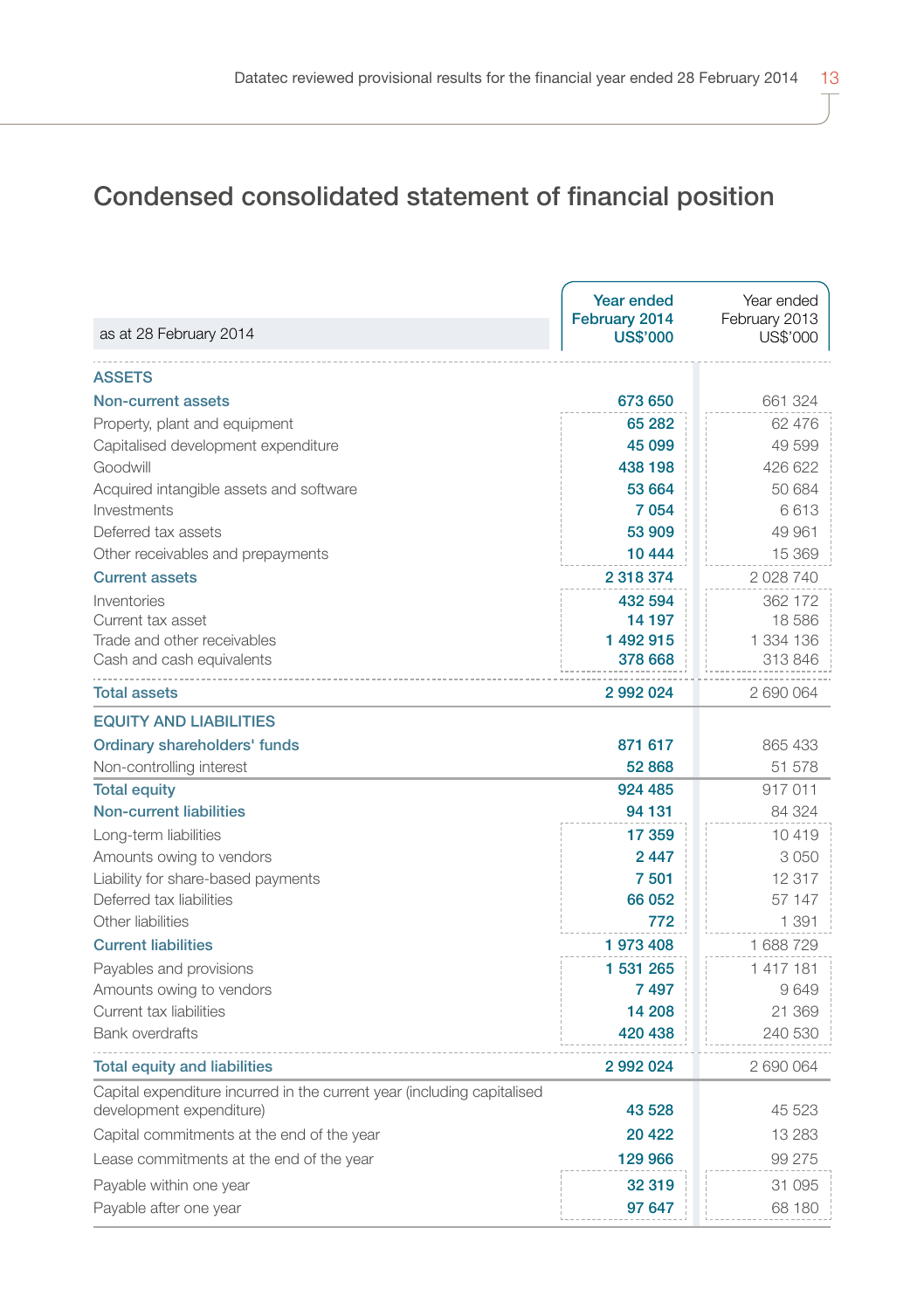# Condensed consolidated statement of cash flows

| for the year ended 28 February 2014                         | Year ended<br>February 2014<br><b>US\$'000</b> | Year ended<br>February 2013<br>US\$'000 |
|-------------------------------------------------------------|------------------------------------------------|-----------------------------------------|
| Operating profit before working capital changes             | 183 437                                        | 192 064                                 |
| Working capital changes                                     | (151 210)                                      | 124 702                                 |
| (Increase)/decrease in inventories                          | (82917)                                        | 45 321                                  |
| Increase in receivables                                     | (150 710)                                      | (125 387)                               |
| Increase in payables                                        | 82 417                                         | 204 768                                 |
| Cash generated from operations                              | 32 227                                         | 316766                                  |
| Net finance costs paid                                      | (21 588)                                       | (21907)                                 |
| Taxation paid                                               | (45073)                                        | (53195)                                 |
| Cash (outflows)/inflows from operating activities           | (34 434)                                       | 241 664                                 |
| Cash outflows for acquisitions                              | (16544)                                        | (74509)                                 |
| Net cash outflows from other investing activities           | (42583)                                        | (44896)                                 |
| Capital distributions                                       | (31 594)                                       | (32 394)                                |
| Net cash inflows/(outflows) from other financing activities | 15 236                                         | (13664)                                 |
| Net (decrease)/increase in cash and cash equivalents        | (109919)                                       | 76 201                                  |
| Cash and cash equivalents at the beginning of the year      | 73 316                                         | 1813                                    |
| Translation differences on opening cash position            | (5167)                                         | (4698)                                  |
| Cash and cash equivalents at the end of the year (*)        | (41 770)                                       | 73316                                   |

*(\*) Comprises cash resources, net of bank overdrafts and trade finance advances.*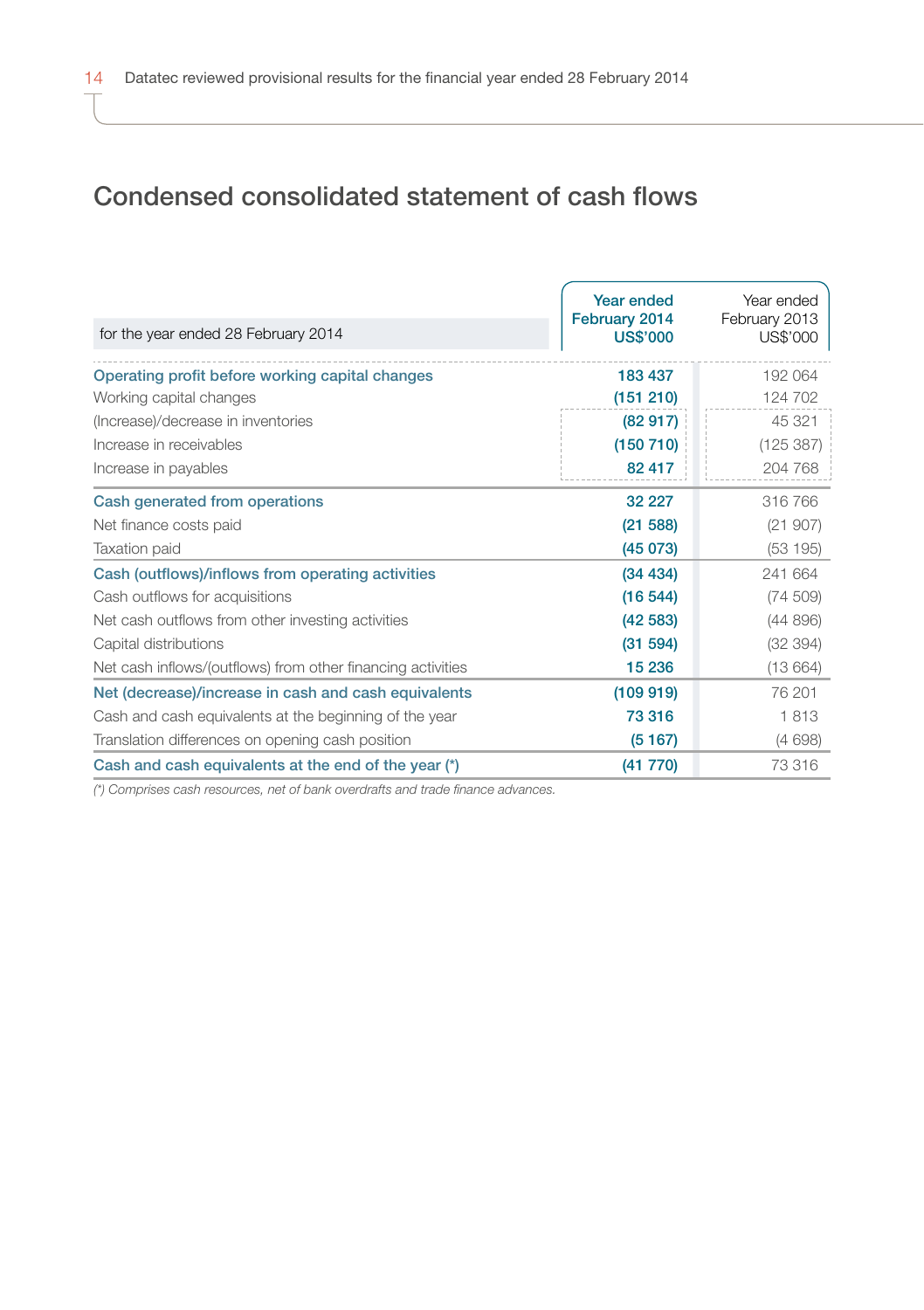# Condensed consolidated statement of changes in total equity

| for the year ended 28 February 2014            | Year ended<br>February 2014<br><b>US\$'000</b> | Year ended<br>February 2013<br>US\$'000 |
|------------------------------------------------|------------------------------------------------|-----------------------------------------|
| Balance at the beginning of the year           | 917 011                                        | 879 428                                 |
| Total comprehensive income                     | 24 862                                         | 50419                                   |
| New share issues                               | 22 546                                         | 29 508                                  |
| Capital distributions                          | (31 594)                                       | (32394)                                 |
| Equity-settled deferred purchase consideration | (3333)                                         | (3333)                                  |
| Share-based payments                           | (109)                                          | (6227)                                  |
| Derecognition of put option liability          | 131                                            | 5 1 0 2                                 |
| Recognition of put option liability            | (1864)                                         |                                         |
| Other                                          | (201)                                          |                                         |
| Acquisitions                                   | (2 009)                                        | 853                                     |
| <b>Disposals</b>                               | (265)                                          |                                         |
| Non-controlling interest                       | (690)                                          | (6345)                                  |
| Balance at the end of the year                 | 924 485                                        | 917011                                  |

# Determination of headline and underlying earnings

| for the year ended 28 February 2014                                 | Year ended<br>February 2014<br><b>US\$'000</b> | Year ended<br>February 2013<br>US\$'000 |
|---------------------------------------------------------------------|------------------------------------------------|-----------------------------------------|
|                                                                     |                                                |                                         |
| Profit attributable to the equity holders of the parent             | 55 780                                         | 78 0 77                                 |
| Headline earnings adjustments                                       | 6 3 0 3                                        | (6)                                     |
| Intangible impairment                                               | 5473                                           |                                         |
| Profit on disposal of property, plant and equipment and investments | 1844                                           | (13)                                    |
| Tax effect                                                          | (1013)                                         | 8                                       |
| Non-controlling interest                                            | (1)                                            | (1)                                     |
| <b>Headline earnings</b>                                            | 62 083                                         | 78 071                                  |
| <b>DETERMINATION OF UNDERLYING EARNINGS</b>                         |                                                |                                         |
| Underlying earnings adjustments                                     | 14 4 11                                        | 10710                                   |
| Unrealised foreign exchange losses                                  | 3443                                           | 1645                                    |
| Acquisition-related fair value adjustments                          | (2, 400)                                       | (6443)                                  |
| Amortisation of acquired intangible assets                          | 13 3 68                                        | 15 508                                  |
| Tax effect                                                          | (6406)                                         | (6460)                                  |
| Non-controlling interest                                            | 77                                             | 103                                     |
| <b>Underlying earnings</b>                                          | 70 165                                         | 82 4 24                                 |